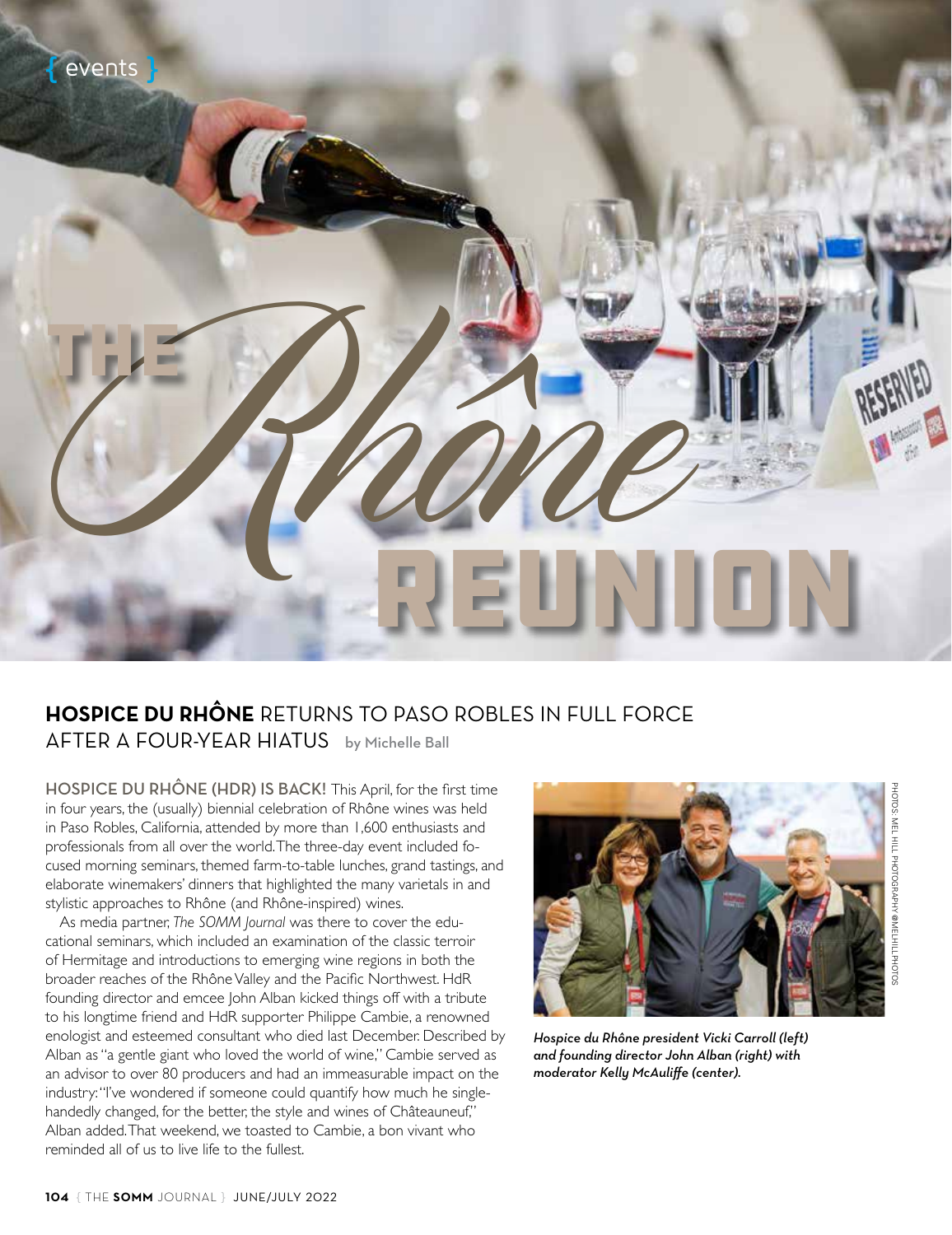

#### **SEMINAR 1:** "CAVE DE TAIN: A MAGICAL ASSEMBLAGE"

The first seminar took an in-depth look at the many profiles of Syrah produced from a single famed hillside, Hermitage, as demonstrated by Cave de Tain. As the producer's ambassador, David Quillin, put it, the goal was to "explain what terroir means in Hermitage, because it's one variety—Syrah—and one site, but the geological aspect and composition are very different from one [plot] to the other. All of those make up a small piece of the final blend."

Moderator Kelly McAuliffe, who lives about an hour from the appellation, emphasized the importance of a "pilgrimage to Hermitage." "When you get there, you have to hike it to feel it. The view is spectacular, and you can really see the different soils," McAuliffe explained.

Attendees sampled wines from six different plots that were hand harvested in 2015, then separately vinified and matured—each in barrels made by a different cooper—to accentuate the nuances of their site. They served as individual music notes for the winemaker who composed the final opus, Cave de Tain's top cuvée, which we also tasted: the 2015 Hermitage Gambert de Loche. The dense Syrah evolved in the glass with threads of salty bacon, mineral, and Christmas spice wrapped around a core of rich, juicy black fruit that persisted on the finish.

The wine is named for the founder of Cave de Tain, Louis Gambert de Loche, who established the co-op in 1933 and was critical to shaping the Hermitage AOC. Over the years, the co-op expanded its reach and is now one of the biggest landowners on the celebrated hill, with 54 acres of estate vines covering different soils, elevations, and aspects.



*Cave de Tain ambassador David Quillin and McAuliffe.*

Although Quillin wouldn't disclose the entire makeup of the final wine, he did reveal two of its critical components. Hermitage Hermite, representing 44% of the blend, is an extremely steep, terraced block that produced a rich and full-bodied expression with juicy and brambly black fruit, flecks of white pepper, and brisket, while Hermitage Meal (14%), one of the appellation's most famous parcels, sees ample morning sunlight and yielded an elegant, nuanced wine with notes of sarsaparilla, anise, and cigar box capped by nervy freshness on the finish.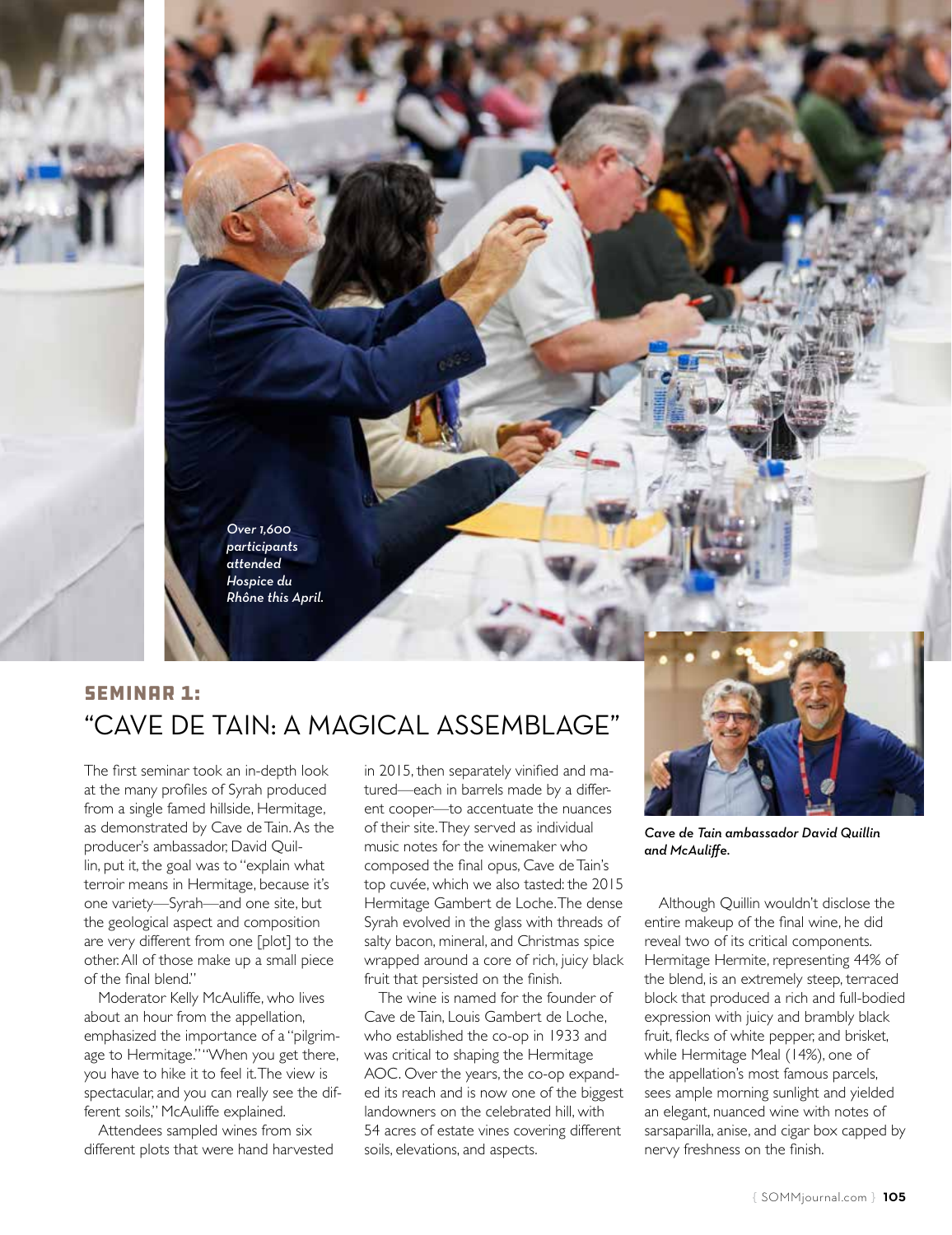### SEMINAR 2: "HORSEPOWER VINEYARDS: THE HOOFBEAT OF TRADITION"



*Winemaker Christophe Baron surprises moderator Jeb Dunnuck with an impromptu blind cheese tasting.*

Muscular draft horses greeted us at the entrance to the second seminar, featuring Christophe Baron's Horsepower wines. During a visit to Walla Walla, Washington, in 1996, the Champenoise winemaker shared photos of the round stones distinguishing the soils of Châteauneuf-du-Pape to a friend, who responded, "Huh, I know where there are stones like this." The next day, they drove to a plot of land blanketed in rocks. "I said, 'This is it. I'm staying in the Walla Walla. I'm going to buy that land and plant Syrah,'" recalled Baron, who canceled the plans he'd had to leave the day after for the Willamette Valley in search of Pinot Noir property.

The next year, he planted Cayuse Vineyard in what would, in 2015, become The Rocks District of Milton-Freewater. The AVA is defined by a single soil series, which makes up 96% of the area: large basalt stones called Freewater cobbly loam that radiate heat. Renowned wine critic Jeb Dunnuck, who served as moderator, recalled his first experience driving to the region in 2005: "I distinctly remember thinking I had made a wrong turn." Surrounded by a sea of wheat fields and grain silos, it's not exactly what you'd think of when it comes to wine country. "So I can't stress enough how much courage, conviction, and belief in oneself it would have taken Christophe to purchase that plot and set out on this journey," Dunnuck continued.

While Baron has over a dozen different labels, curiosity and experimentation are the driving forces behind Horsepower, named for the draft horses who work his land. Presenting the wines was assistant vigneron Elizabeth Bourcier, who joined Baron in 2008, the same year he planted Horsepower's Sur Echalas Vineyard—one of the highest-density plantings in the U.S. with 3-foot-by-3-foot spacing. The tasting, which highlighted the impact of such high-density biodynamic farming on flavor profile, included a vertical of Grenache (vintages 2012–2014) and Syrah (2015–2016) from Sur Echalas and two other Horsepower vineyards, The Tribe and High Contrast.

Dunnuck argued that this AVA could be one of the most identifiable terroirs globally, noting "the meatiness and sense of iron" that he always finds in the wines. Indeed, the samples' profiles across the board reminded me of a delicatessen. Bourcier noted the distinct umami character that she finds in Sur Echalas, which is grown in a lot more shade, and I too found it to embody that dense, brooding, salami character, while the wines from The Tribe displayed more freshness, with floral notes and undertones of light-roast coffee.



# **SEMINAR 3:** "VENTOUX: RED HOT 'CAUSE IT'S COOL"

Moderator Jeb Dunnuck opened Saturday morning's seminar by asking the audience: "Who can find Ventoux on a map?" Although the region has flown under the radar for years, Dunnuck argues that it's poised to excel for several reasons, most notably climate change: Once considered too cool for quality viticulture, it's proving to be more hospitable in a warming world. There's also been an industry shift from co-op wineries to family-run estates that has dramatically improved quality.

"Even though we are very much in the south of the Rhône Valley, because of our cooler climate, we are at the crossroad between the north and the south," explained Ventoux AOC president and third-generation Château Pesquie winemaker Frédéric Chaudiére, whose grandparents took over the vineyard in 1971. Mont Ventoux, which juts from the plain at 6,300 feet in elevation, influences the terroir greatly while supporting a plethora of flora and fauna. Nicole Sierra-Rolet, co-proprietor of Chêne Bleu, described it as the "European Galapagos" and noted that the terrain "goes from desert to Mediterranean to Arctic in a very short area." In fact, the region is home to two of France's 16 UNESCO Biosphere Reserves.